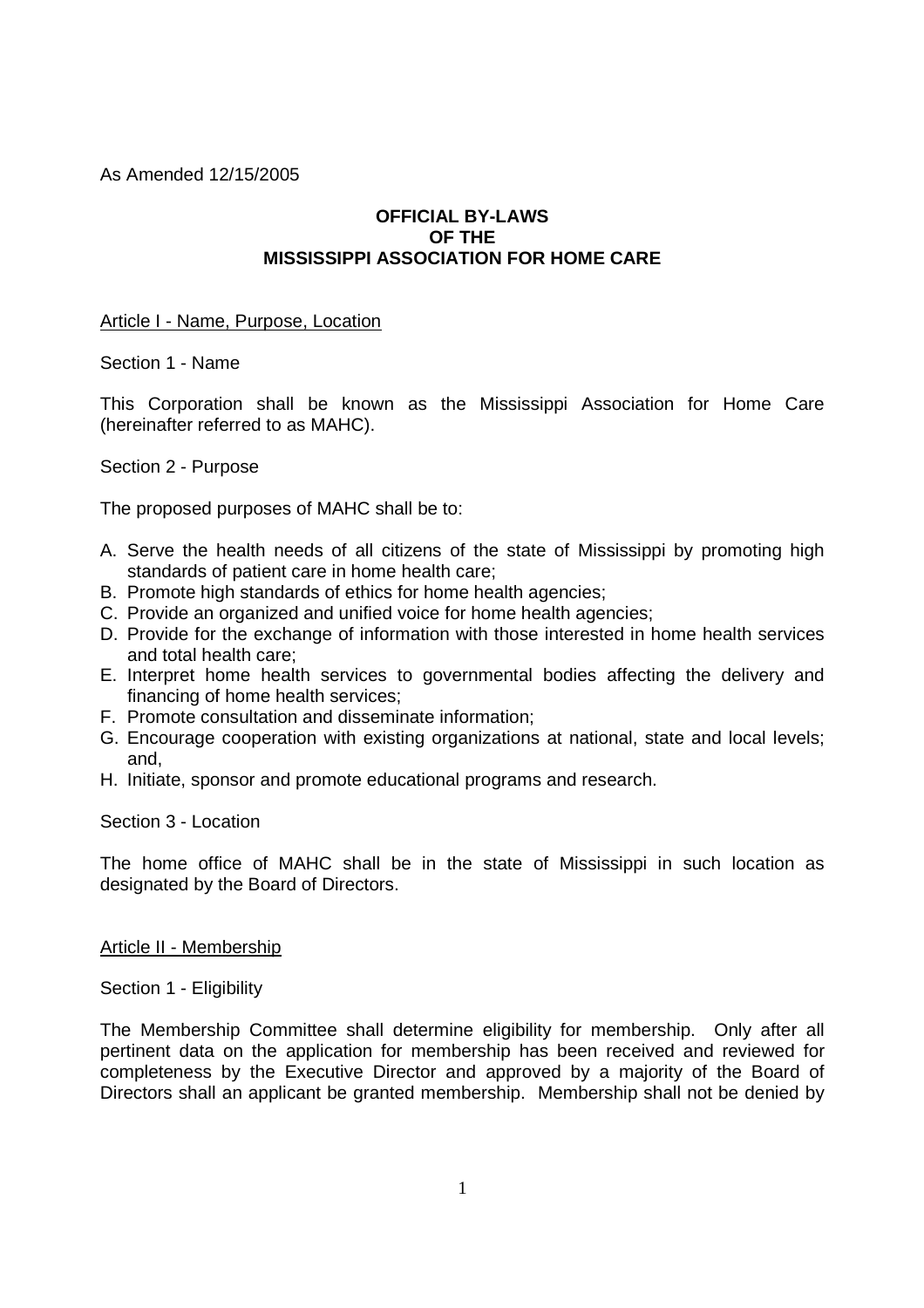reason of race, color, religion, sex, national origin, age or handicap. All Memberships shall fall within the categories as listed below.

### A. Provider Member

Provider Membership shall be available to licensed and certified home health agencies in the state of Mississippi (identified by an agency provider number). There will be two classifications and separate dues structures for Provider Members. The classifications are as follows:

### 1. Voting Member

A Provider Member as defined above whom will be entitled to vote. Each Voting Provider Member's chief executive or administrator shall designate in writing to the Secretary, the voting representative(s) who must be actively involved with the day to day operations of the Provider Member to represent that Provider in a voting capacity at all meetings of the members of MAHC. If any changes occur, said designation shall be filed with the Secretary prior to any meeting at which voting shall take place. Provider Member and related Provider Members shall have no more than a maximum of three (3) votes.

### 2. Non-Voting Member

A Provider Member as defined above whom shall not be entitled to vote, but shall have such rights and privileges as otherwise provided by membership in MAHC.

### B. Associate Member

Associate membership is open to person and/or organizations not currently licensed or certified to provide home health services. Associate membership is available to organizations providing services and/or products to home care providers and which are interested in fostering home health care or are in support of those delivering home health services. Associate members are entitled to participate in meetings, but are not entitled to voting privileges.

## C. Individual Member

Individuals are those who are employed by a provider member agency (voting or nonvoting) and have an interest in the home health industry and the purposes of MAHC. Individual members shall not be entitled to vote, but shall have such rights and privileges as otherwise provided by membership in MAHC.

## D. Honorary Member

Individuals selected and approved by the Board of Directors who have rendered distinguished service in furthering the purposes of MAHC. Honorary Members shall not be entitled to vote, but shall have such rights and privileges as otherwise provided by membership in MAHC.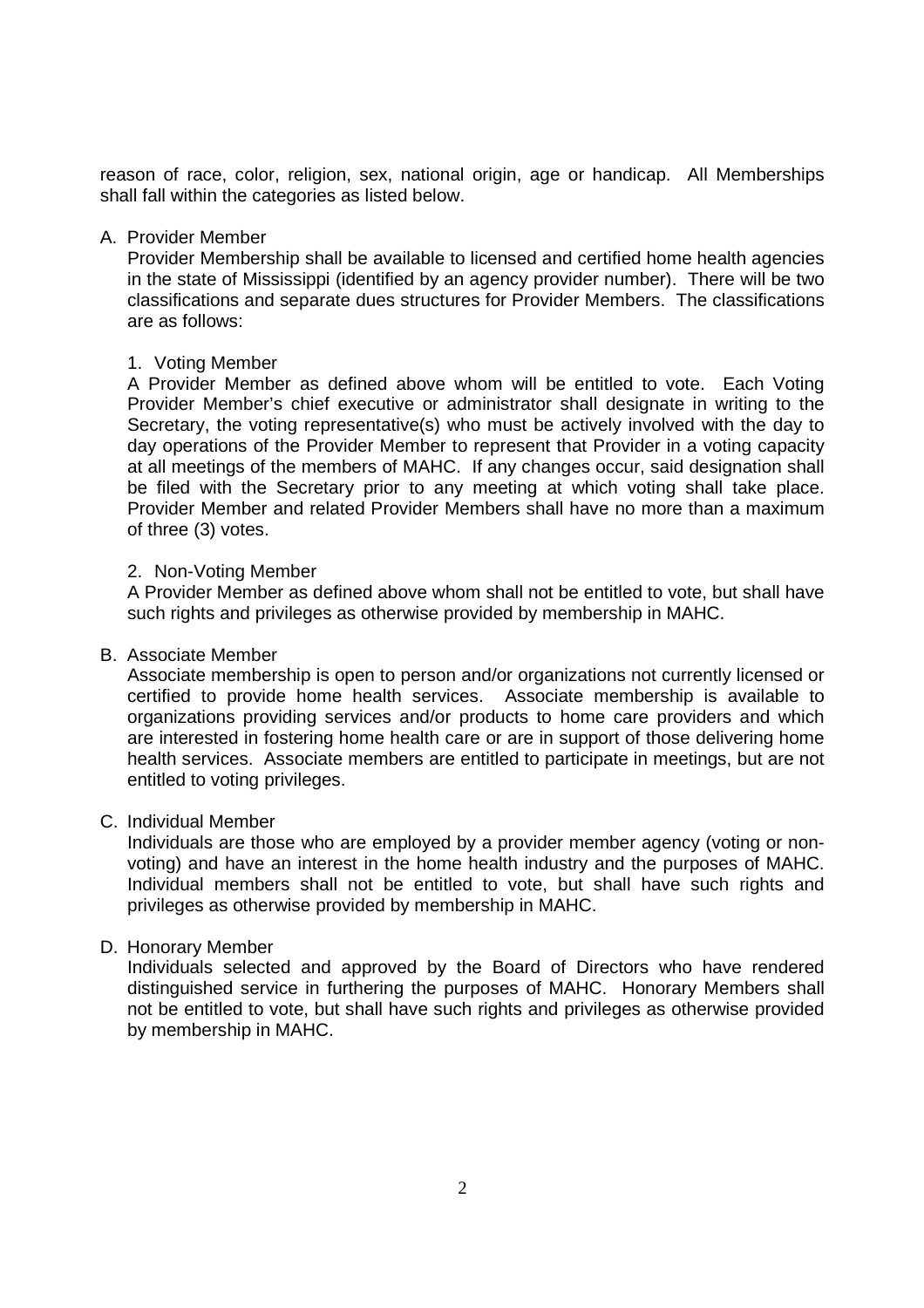## Section 2 - Meetings

# A. Annual

The annual meeting of the members shall be held at such time, date and place as determined by the Board of Directors for the purpose of electing Directors, Officers, and members of the Nominating Committee and transacting other such business as may properly be brought before the meeting. All such meetings shall be open to paid provider members.

# B. Special Meetings

Special meetings may be called by the Board of Directors or by signed petition of at least one-third (1/3) of the Voting Provider Members of MAHC at a time, date and place as fixed and attended by the Board of Directors. The President in advance in extenuating circumstances shall approve non-attendance by Board of Directors members. All such meetings shall be open to paid provider members.

## C. Notices

Notices of all meetings of members shall be mailed at least two (2) weeks prior to the meetings to each member at his last address as shown on the records of MAHC with the exception of annual meetings which require thirty (30) days notice. Such notice shall be sent by the state organization and shall state the purpose of the meeting. Electronic mail is preferred method of notification.

Section 3 - Quorum

At least two thirds of the voting Provider Members shall constitute a quorum.

# Section 4 - Voting

- A. Each Voting Provider Member shall be entitled to only one vote, cast by its designated voting representative at all meetings of the members of MAHC. Proxy votes will be permitted if filed in writing with the Secretary prior to any meeting at which voting will take place. The proxy must contain the original signature of the designated voting representative. No related organization agencies shall have more than a maximum of three (3) votes.
- B. A majority vote of the quorum of Voting Provider Membership shall govern in all matters properly brought before the meetings and shall be binding before the Board of Directors.
- C. In the event there is a tie vote on any decision; the President shall cast the deciding vote, excluding elections.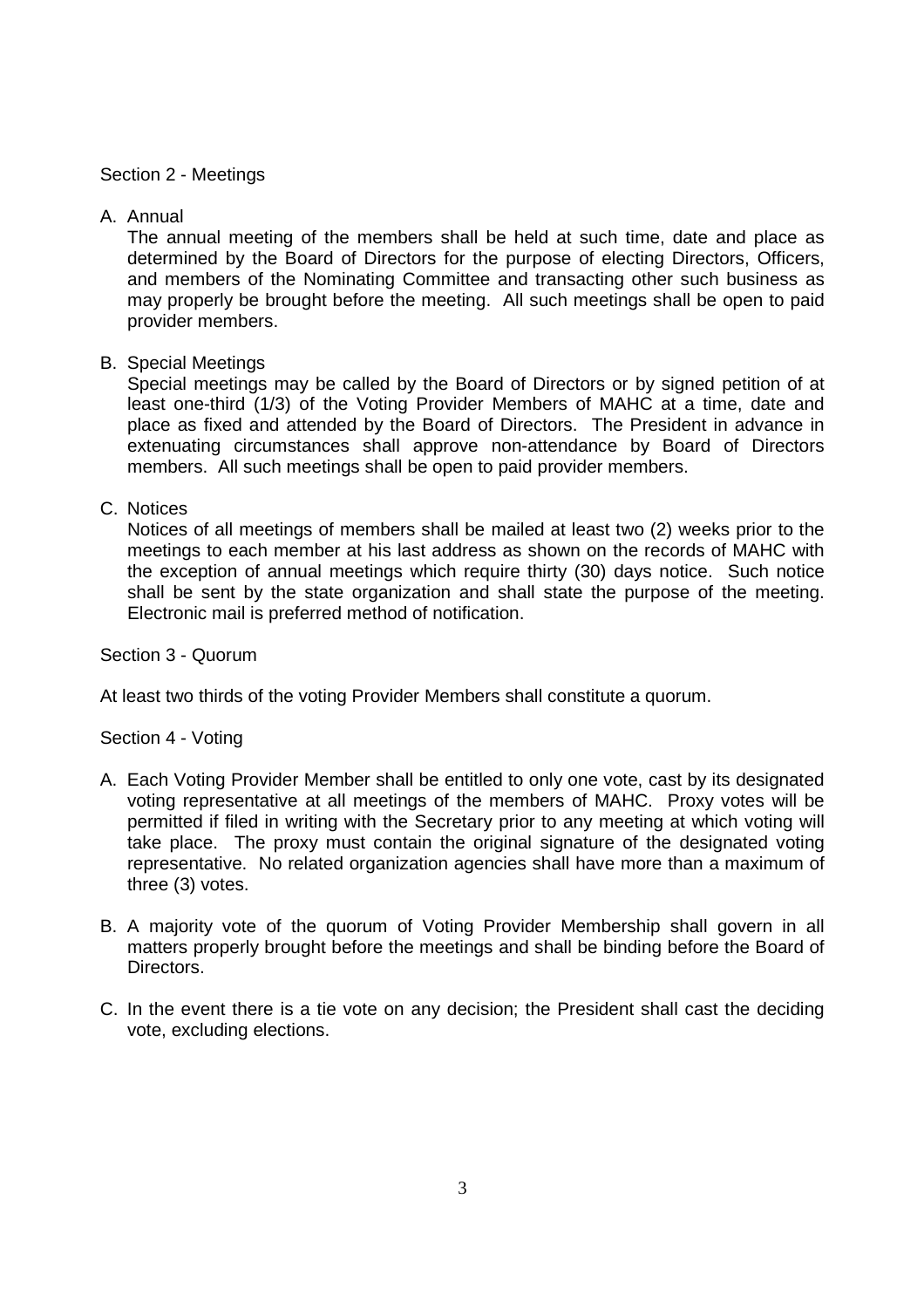Section 5 - Dues

Annual dues shall be due and payable on a calendar year basis. Those dues above \$1,000 may be either paid in full on January 1st or in four (4) equal installments as follows: January 1, April 1, July 1, October 1. Dues for initial Voting Membership shall be prorated at the current membership rate. All other membership categories will not be prorated. Associate Voting Members dues will be equal to the maximum dues for Voting Provider Members.

## Section 6 - Duration

Membership of a person or organization eligible under Article II, Section 1, shall commence with the acceptance of an application by the Board of Directors and shall continue until terminated as provided in Section 7 of this Article.

## Section 7 - Termination

- A. Any individual member may cancel his membership at any time by written notice to the Board of Directors.
- B. An organizational member may cancel its membership at any time by written notice to the Board of Directors, signed by the administrative head of that organization, or by the resolution of its Board of Directors.
- C. The Board of Directors shall reserve the right to cancel membership whenever it finds that the member does not meet the membership criteria in Section 1 of this Article.
- D. The Board of Directors shall address delinquency in payment of dues when dues remain delinquent in excess of thirty (30) days as follows:
	- 1. A Provider Voting Membership shall be restricted to the rights and privileges of Non-Voting Member for the remainder of the fiscal year or until such time that dues become current.
	- 2. All other memberships will be cancelled until such time as dues become current.
- E. Those who cancel membership shall not have dues refunded.

Article III - Board of Directors

## Section 1 - Number

The Board of Directors shall consist of four (4) officers and five (5) voting provider members, whom shall be elected in accordance with this Article. There will be an immediate past president director as specified below in Section 2, Subsection B. In the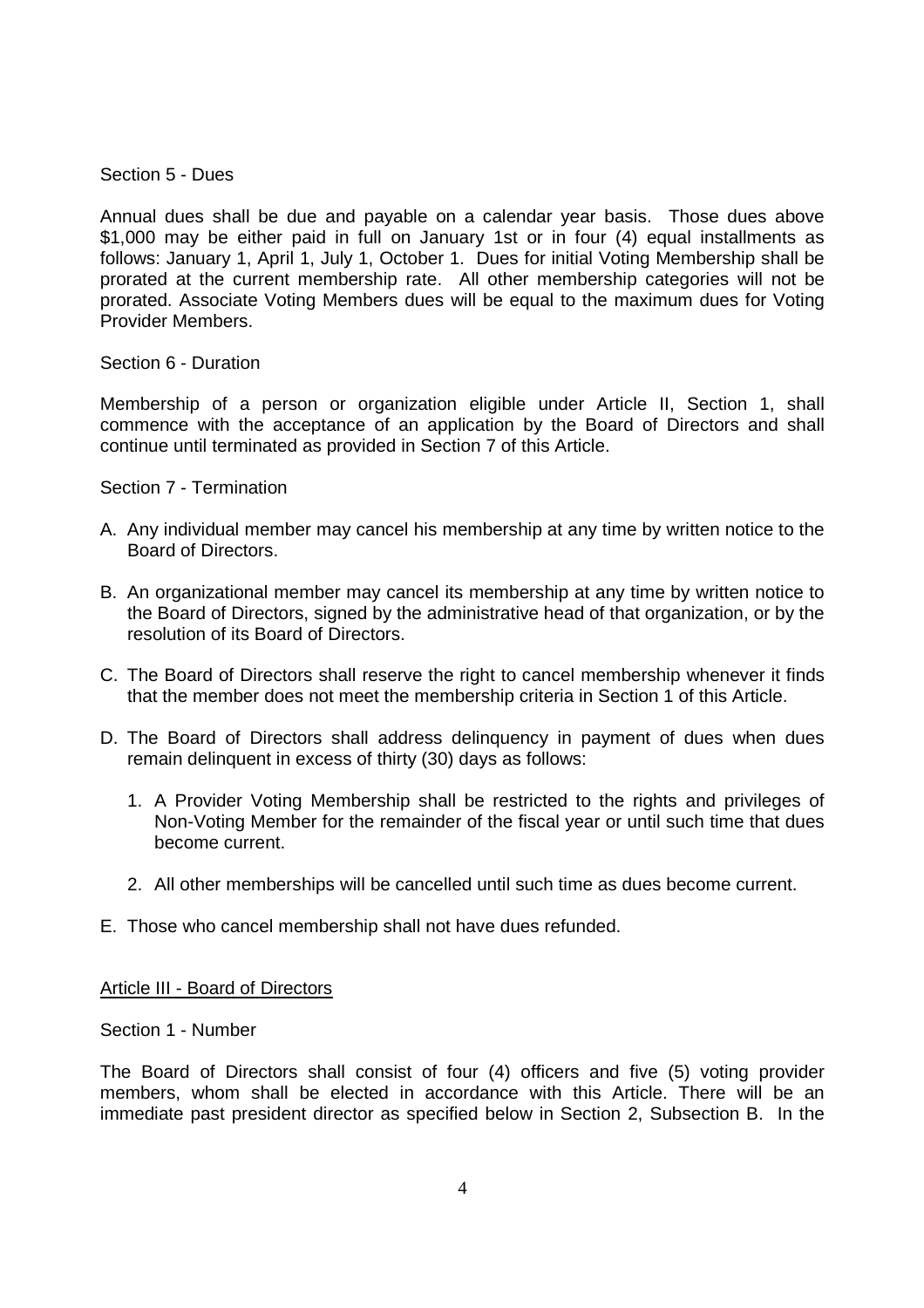event there is a vacancy in the position on the board designated as Immediate Past President Director, the position will become a director-at-large position to be filled in accordance with Section 7 below.

Section 2 - Election

A. Directors

At least five (5) Directors, who must be the designated voting representative of a voting Provider Member as defined in Article II, shall be elected by Voting Provider members.

B. Immediate Past President

The Immediate Past President, if remaining a designated voting representative of a Provider Member shall remain as a Director for a two-year term immediately following his her term as President.

C. Officers

The four (4) officers of this Corporation shall consist of President; Vice-President; Secretary; and Treasurer who shall be elected by the voting membership as provided in Article V, Section 2B (2) and (3). The four (4) Officers must be designated voting representatives of a Voting Provider Member.

Section 3 - Terms

Officers and Directors shall be elected at the annual meeting. Each Officer and Director shall serve a term of two (2) years in that elected capacity on the Board of Directors.

Section 4 - Powers

The Board of Directors shall manage the affairs of the Corporation. Without limitation of such general powers, it is expressly declared that the Directors shall have the following powers:

- A. To employ and discharge the Executive Director of this Corporation and to prescribe such powers and duties for officers, agents, and employees as may not be inconsistent with law, the Articles of Incorporation, or these By-laws.
- B. To change the office of this Corporation for the transaction of its business from one location to another in the state.
- C. To adopt, make, and use a corporate seal and to alter the form of such seal from time to time as, in their judgment, they may deem best, provided such seal at all times complies with the provision of Mississippi law.
- D. To cause an independent certified public accountant to submit appropriate audited reports on the accounts of the association at least annually.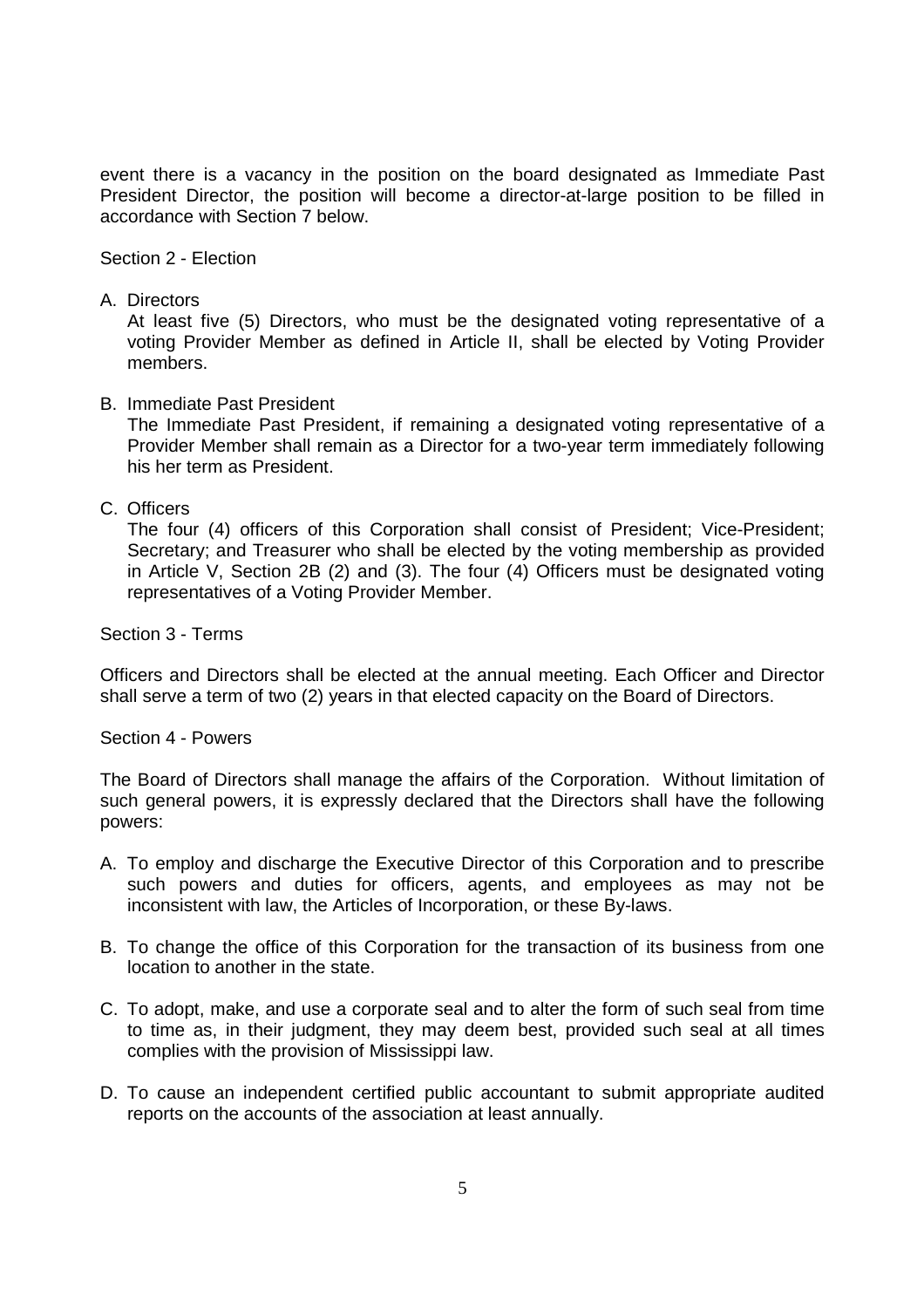E. To take any action required or permitted to be taken by the Board of Directors without a meeting if each Director shall consent in writing to such action. Such written consent or consents shall be filed with the minutes of the proceedings of the Board of Directors. Such actions, by written consent, shall have the same force and effect as a unanimous vote of such Directors, any certificate or other documents filed under any provision of law which related to actions so taken shall state that the action was taken by unanimous written consent of the Board of Directors without a meeting, and such statement shall be prima facie evidence of such authority.

Section 5 - Meetings of the Board of Directors

A. Regular and Special Meetings

1. A minimum of four (4) meetings of the Board of Directors shall take place during each fiscal year.

2. Special Meetings of the Board of Directors, for any purpose(s), or purposes, may be called by the President, by any three (3) Directors or on written request by at least one-third (1/3) of the Voting Provider Members. Whenever a special meeting is called and a quorum of Directors meet, such meeting shall be valid for all purposes when a waiver of call and notice is signed by a quorum of the Board.

3. Proxy votes will be permitted if filed in writing with the Secretary prior to any Board meeting at which voting will take place. The proxy must contain the original signature of the Officer or Director for which the proxy is being cast. The proxy may only designate another Board member as the voting representative for the meeting at which voting will take place.

B. Time and Place

Any meeting of the Board of Directors may be held at such time and place, within or without the state of Mississippi, as may be fixed by the Board of Directors or as shall be specified in the notice of the meeting or in the waiver of notice of the meeting.

C. Meetings

All meetings of the Board of Directors shall be open to the provider membership, unless a majority of the Board elects to go into executive session. The Board of Directors may invite individuals to attend or to address the Board as deemed necessary.

D. Notices

The state organization shall send written notice of an upcoming Board of Directors meeting to the Directors and provider membership at least two (2) weeks prior to said meeting.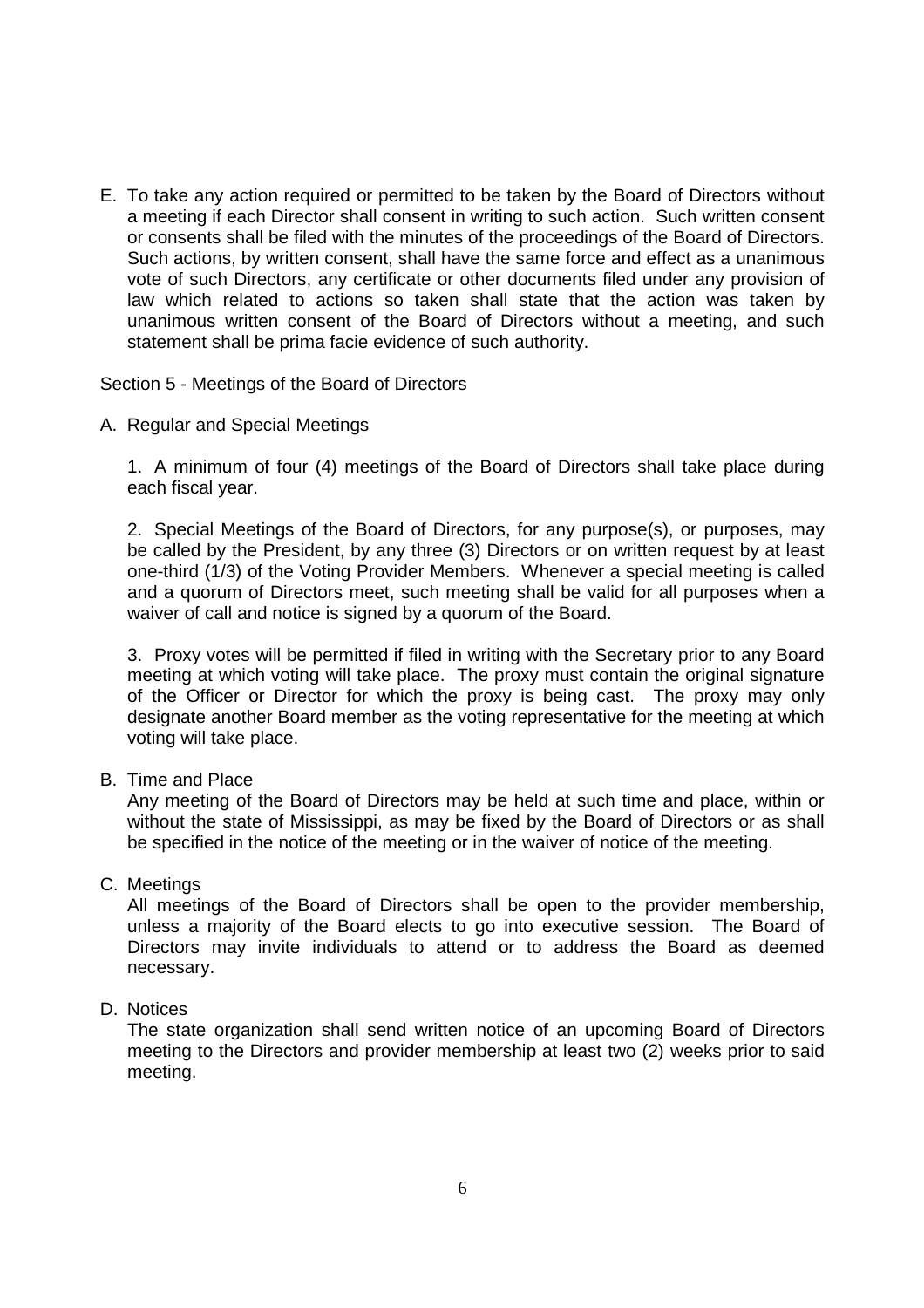# E. Quorum

A majority of the number of Directors fixed by these By-Laws shall constitute a quorum for the transaction of business. The act of a majority of the Directors present at a meeting at which a quorum is present shall be the act of the Board of Directors.

# F. Referendum

The Board of Directors may refer any question to the membership for decision by written ballot. In each such case, the Secretary shall define the question and the effect of "Aye" and of "Nay" vote. Proponent and opponent statements, if available, will be furnished. Majority vote of respondents shall determine the issue.

# G. Compensation

Officers and the Board of Directors shall receive no compensation for their services unless authorized by the voting membership. The Corporation shall make no loans to any Officer or Director, nor shall it guarantee the obligations of any Officer or Director. Reimbursement for expenses incurred in behalf of the association will be reimbursed as finances of the association permit. The Board of Directors shall establish the limits of reimbursement.

# Section 6 - Absence

Any Director who shall be absent from two (2) consecutive meetings of the Board of Directors without adequate cause as determined by the Board of Directors may be regarded as thereby resigning from the Board, subject to review by the Board of Directors.

## Section 7 - Vacancies

- A. In the event that a Board vacancy is caused by the officer/director electoral process during an annual membership meeting, a special meeting of the membership will be called prior to the end of the annual convention to accept nominations from the floor for the vacancy. These nominations will be placed on an official ballot that will be mailed to each designated voting representative within seven (7) days of the special membership meeting. The deadline for the return of ballots shall be set twenty-one (21) days from the date of mailing. The Nominating Committee shall be responsible for all aspects of this special election process.
- B. Vacancies, other than those specified in Section A, may be filled by the majority vote of the remaining members of the Board of Directors even though a quorum does not remain, until the next Regular Annual Meeting of the membership, at which time the membership shall elect a Board member to serve the remaining unexpired term caused by the vacancy.

# Article IV - Officers

Section 1 - General Responsibilities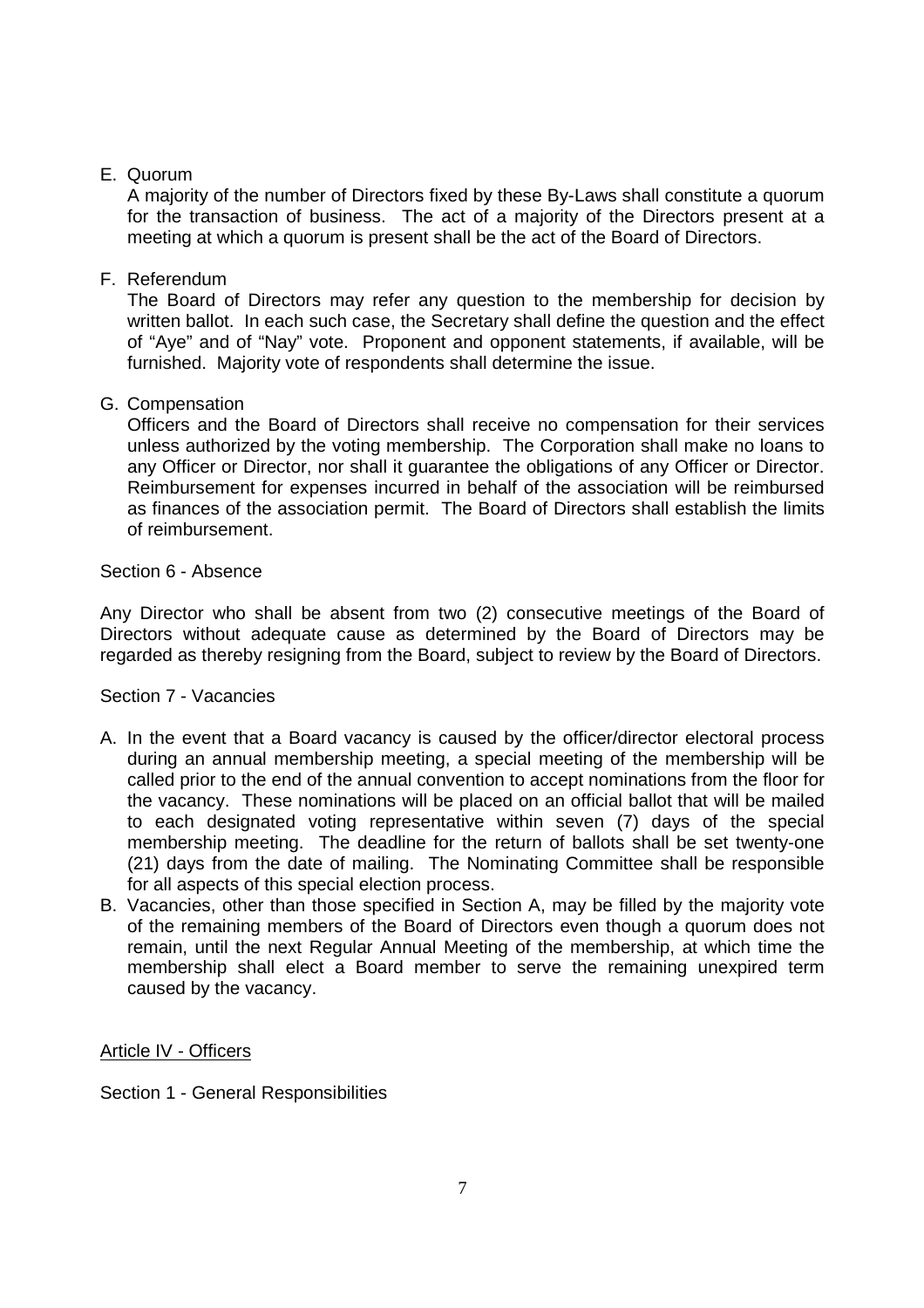All Officers are responsible to the Board of Directors and to the members for the performance of duties of the offices to which they have been elected.

Section 2 - Number and Election

- A. The Officers of the Corporation shall be a President, Vice-President, Secretary and Treasurer. They shall be elected in accordance with Article V, Section 2B (2). Each shall hold office until a successor shall be elected.
- B. For the purpose of providing staggered terms for the Officers, the following provisions shall be made:

1. The President and the Secretary shall be elected for a two (2) year term in years ending in an even number.

2. The Vice-President and Treasurer shall be elected for a two (2) year term in years ending in an odd number.

C. Each Officer shall serve a term of two (2) years.

Section 3 - President

The President shall be the Chief Executive Officer of the Corporation and, subject to the control of the Board of Directors, shall have general supervision of the affairs of the Corporation. The President shall appoint the Chairman and members of all committees, except as otherwise provided, and subject to the approval of the Board of Directors. He shall preside at all meetings of the Board of Directors and of the members. He shall be a non-voting ex-officio member of all the standing committees except he shall not be an exofficio member of the Nominating Committee of this Corporation.

Section 4 – Vice-President

In the case of the absence, disability, or refusal to act of the President, the Vice-President shall perform all the duties of the President. Section 5 - Secretary

The Secretary shall keep or cause to be kept at the principal office of the Corporation, or at such other place as the Board of Directors may order, the following:

A. Minutes of all meetings of the Board of Directors and members.

- B. A current membership roster; and,
- C. Notice of Regular and Special meetings of the Board of Directors and of the Regular and Special meetings of the members.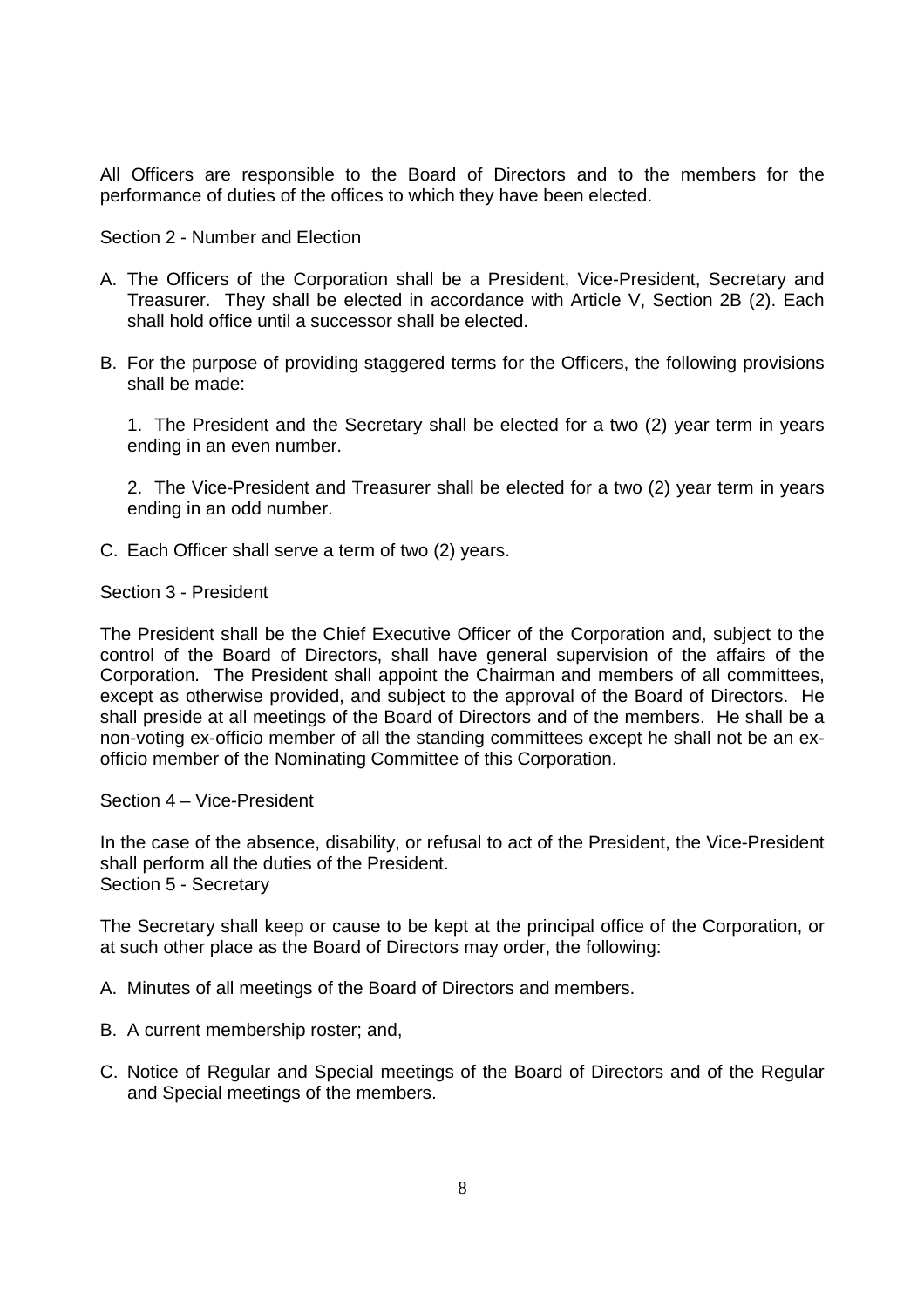D. He shall have charge of the corporate seal and shall in general perform all duties incident to the office of Secretary and such other duties as from time to time may be assigned to him by the President or by the Board of Directors.

### Section 6 - Treasurer

The Treasurer shall have custody of all monies and securities of the Corporation, shall keep regular books of accounts, and in general shall perform all of the other duties incident to the office of Treasurer and such other duties as may from time to time be assigned by him by the President or by the Board of Directors. The Treasurer shall serve as Chairman of the Finance Committee and shall provide a financial report that has been verified by the Finance Committee and presented at the annual meeting. He shall be responsible for the deposit of the monetary assets to the credit of the Corporation in a depository designated by the Board of Directors. The Corporation shall disburse no funds unless the check draft or other evidence of disbursement shall be executed on behalf of the Corporation by the Treasurer or as otherwise authorized by the Board of Directors.

### Section 7 - Removal from Office

Officers may be removed with just cause at any meeting of the Board of Directors by the affirmative vote of two-thirds (2/3) of all the Board of Directors.

#### Section 8 - Vacancies

Vacancies, excepting the office of President, shall be filled for the unexpired term of office by the affirmative vote of two-thirds (2/3) of all the Board of Directors, until the next Regular Annual meeting of the membership, at which time the membership shall elect a board member to serve the remaining unexpired term caused by the vacancy.

#### Article V - Committees

Section 1 - Appointment and Powers

- A. The President shall appoint standing committees with the approval of the Board of Directors except as otherwise provided. The President may appoint special committees as may be required from time to time.
- B. Standing committees shall have and may exercise such powers as shall be conferred or authorized in these By-Laws. Special committees shall have and may exercise such power as conferred by the President.
- C. Actions of appointed committees, standing and special, shall be subject to the approval of the Board of Directors.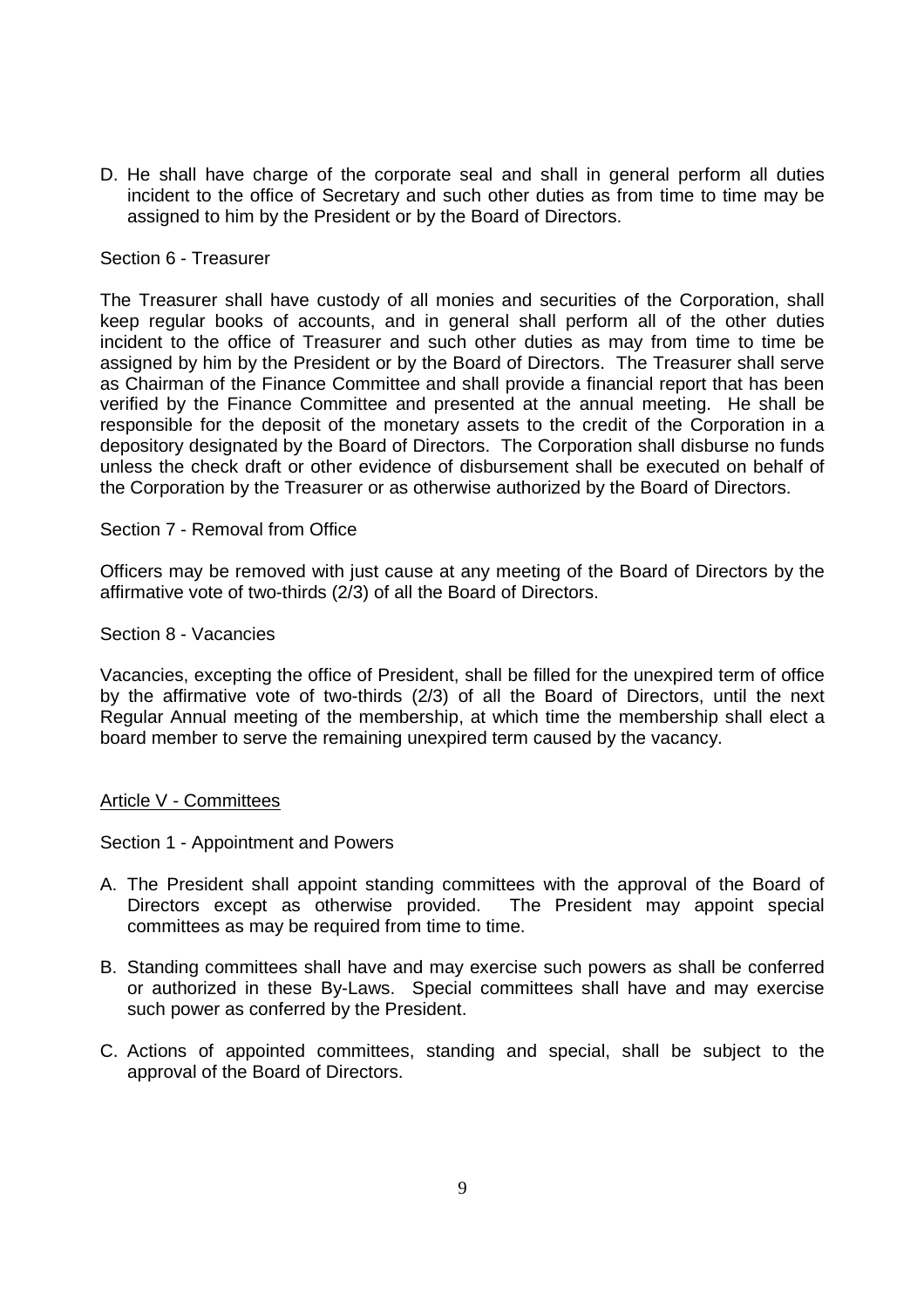- D. All membership categories, including Non-Voting Provider and Associate, may participate as members of any Association committee
- E. Any committee member who is not a designated voting representative shall be recognized as a proxy of that voting provider member's designated voting representative in applicable committee votes only. Provider Member and related Provider Members shall have no more than a maximum of three (3) votes per committee.

Section 2 - Standing Committees and Duties

## A. Executive Committee

1. The Executive Committee shall be composed of the elected Officers.

2. The Executive Committee may act for the Board of Directors as to business necessary to be transacted between board meetings.

### B. Nominating Committee

1. The Nominating Committee shall be elected each year by the voting membership at the Annual Meeting and shall be composed of a Chairman and two (2) other designated provider member representatives of the total voting membership of the association. The duties of the Nominating Committee shall be as follows:

a. Provide a slate of eligible candidates for the Directors, Officers and elected committee members.

b. Act with the Treasurer and Secretary in certifying the eligibility of all nominees prior to and during the election process.

c. Administer the election as directed by the Board of Directors

2. A slate of nominees shall be mailed to the voting membership at least thirty (30) days prior to the Annual Meeting. The election shall be held at the Annual Meeting Business Session. Nominations from the floor will be accepted from voting representatives in accordance with Article XI below. The Nominating Committee will be responsible for tabulating all votes.

3. The Board of Directors shall fill vacancies on the Nominating Committee.

## C. Finance Committee

1. The Finance Committee shall be composed of the Treasurer, who shall be the Chairman, and at least two (2) members of the Board of Directors and one (1) other person representing a voting membership of this Corporation.

2. The Finance Committee shall make recommendations to the Board of Directors as to the Corporation's budget, dues, and fees to be charged for services, investments, insurance and other financial matters.

## D. Legislative Committee

1. The Legislative Committee shall be composed of the President, at least one other member of the Executive Committee and at least three (3) other persons, each of whom represents a voting membership of this Corporation. The Chairman is to be appointed by the President.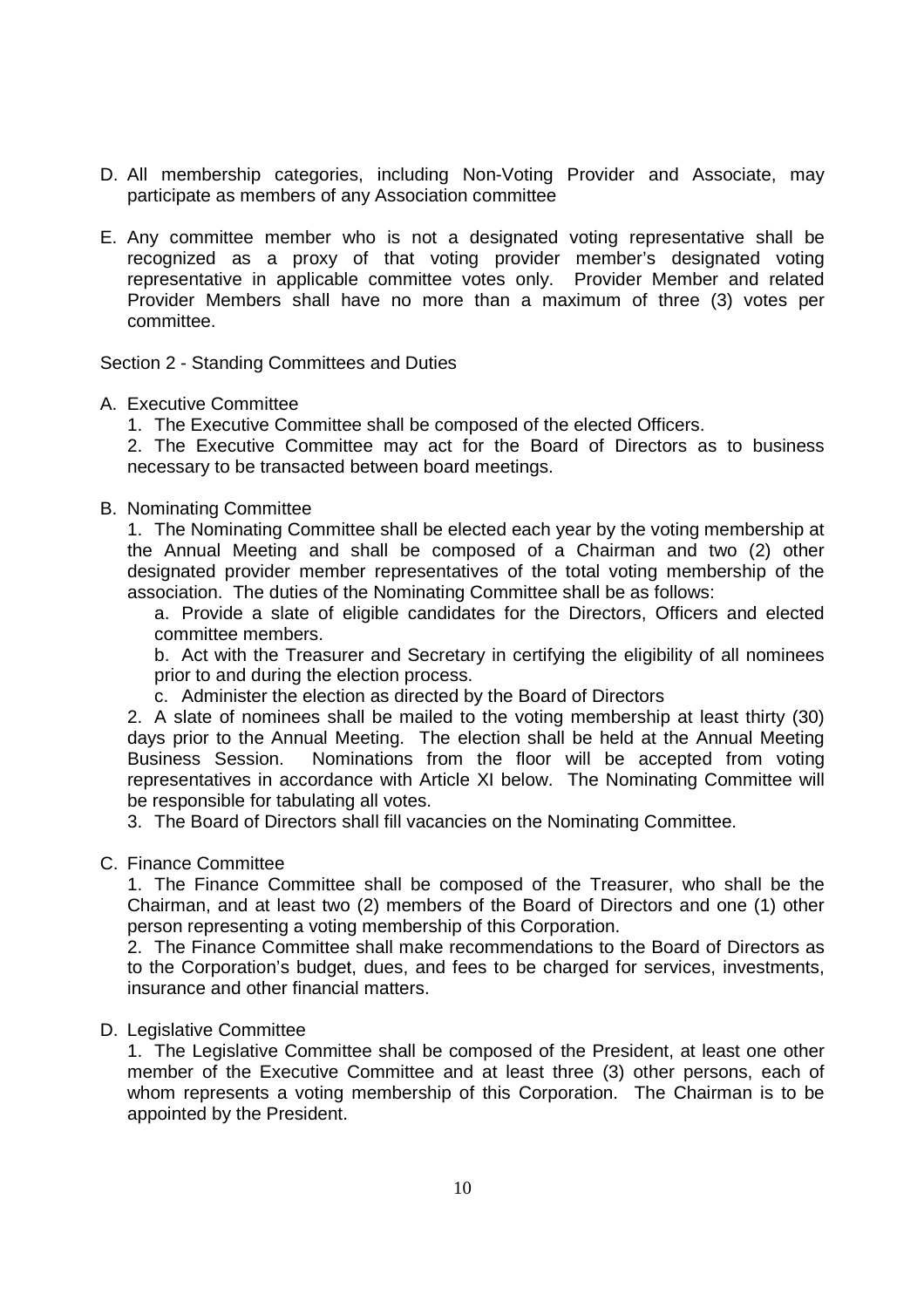2. The Legislative Committee shall be responsible for following and assessing pending or new legislation relating to the purposes of this Corporation, for advising the Board of Directors concerning such legislation, and for directing informational efforts concerning such legislation in accordance with the purposes of this Corporation and the policies of its Board of Directors.

## E. Membership Committee

1. The Membership Committee shall be composed of a Chairman and two (2) other persons, each of whom represents a voting membership of this Corporation.

2. The Membership Committee shall have the responsibility of planning and recruiting for membership in the Corporation.

# F. By-Laws Committee

1. The By-Laws Committee shall be composed of a Chairman and at least two (2) other persons, each of whom represents a voting membership of this Corporation. The Chairman shall be a member of the Board of Directors.

# 2. Duties:

a. The By-Laws Committee shall review all minutes of the Board of Directors, members and standing committees to determine the need for changes, clarification or amendments to the By-Laws.

b. Proposed changes in the By-Laws shall be prepared for approval of the Board of Directors and shall be voted upon by the voting members of the Association.

c. The By-Laws Committee will serve as the Resolutions Committee reviewing all resolutions to be presented at the Annual or Special Meetings of the members and will make recommendations to such meetings as the advisability of adoption or rejection of resolutions.

## Article VI - Liability of Members

In accordance with the non-profit corporation law of Mississippi, no member of the Corporation shall be personally liable for any debts or obligations of the Corporation by virtue of their being members of the Corporation.

## Article VII - Bonding

Adequate bonding shall be provided for any officer or employee responsible for the receipt or disbursement of funds or assets of the Corporation.

# Article VIII - Indemnification of Officers and Directors

Each Director and Officer of the Corporation shall be indemnified by the Corporation against all expenses, penalties and liabilities, including attorney's fees, reasonably incurred by or imposed upon him in connection with any claim, demand, action, or proceeding, whether civil or criminal, or in connection with any settlement thereof, to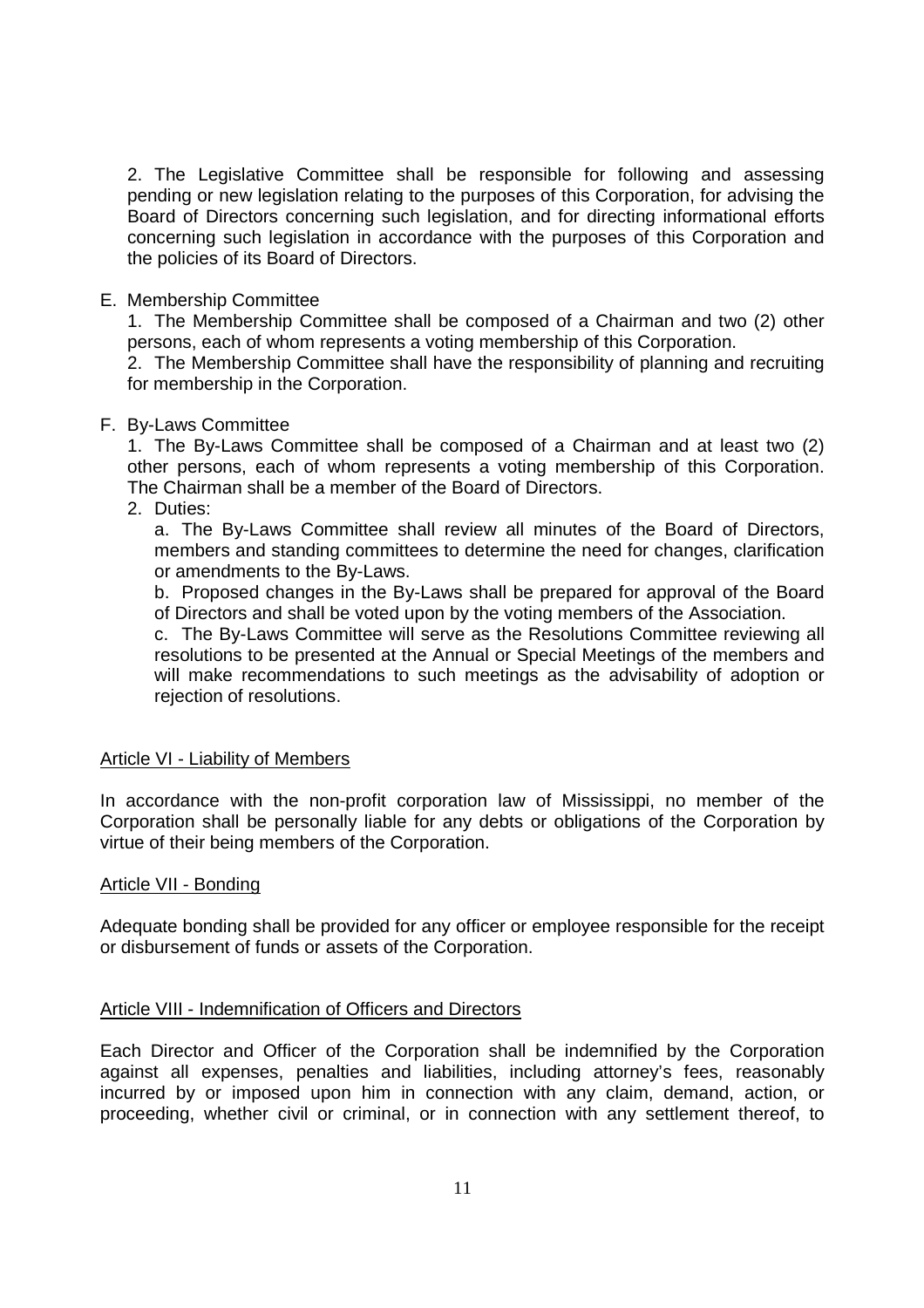which he may be made a party, or in which he may become involved, by reason of his being or having been a Director or Officer of the Corporation, whether or not he is a Director or Officer at the time such expenses, penalties or liabilities are incurred, except in cases where he shall be finally adjudged in such action or proceeding to be liable for willful misconduct in the performance of his duties as such Director or Officer. The right of indemnification herein provided shall be in addition to, and not exclusive of, all other rights to which such Director or Officer may be entitled, and the Director's or Officer's right of indemnification shall inure to the benefit of the personal representatives of deceased Directors and Officers.

## Article IX - Fiscal Year

The fiscal year of this Corporation shall be the calendar year.

### Article X - Amendments to the By-laws

Section 1 - Adoption

By-Laws may be adopted, amended, or repealed at any Membership Meeting as recognized by Article II, Section 2 of the voting members by a majority vote of those present and voting provided a quorum exists.

Section 2 - Notification of Members

The Secretary shall send to each voting member, the proposed amendments or changes at least thirty (30) days prior to the meeting where the vote is to be taken.

Section 3 - Amending

These By-Laws may be amended without previous notice at any Membership Meeting by a seventy-five (75) percent affirmative vote of those present and voting.

Section 4 - Acceptance of By-Laws

These By-Laws shall become effective upon acceptance.

#### Article XI - Parliamentary Authority

Except as otherwise provided in these By-Laws or in standing orders established by the Board of Directors, Robert's Rules of Order, Revised, shall govern all procedural matters at meetings of the Board of Directors or members.